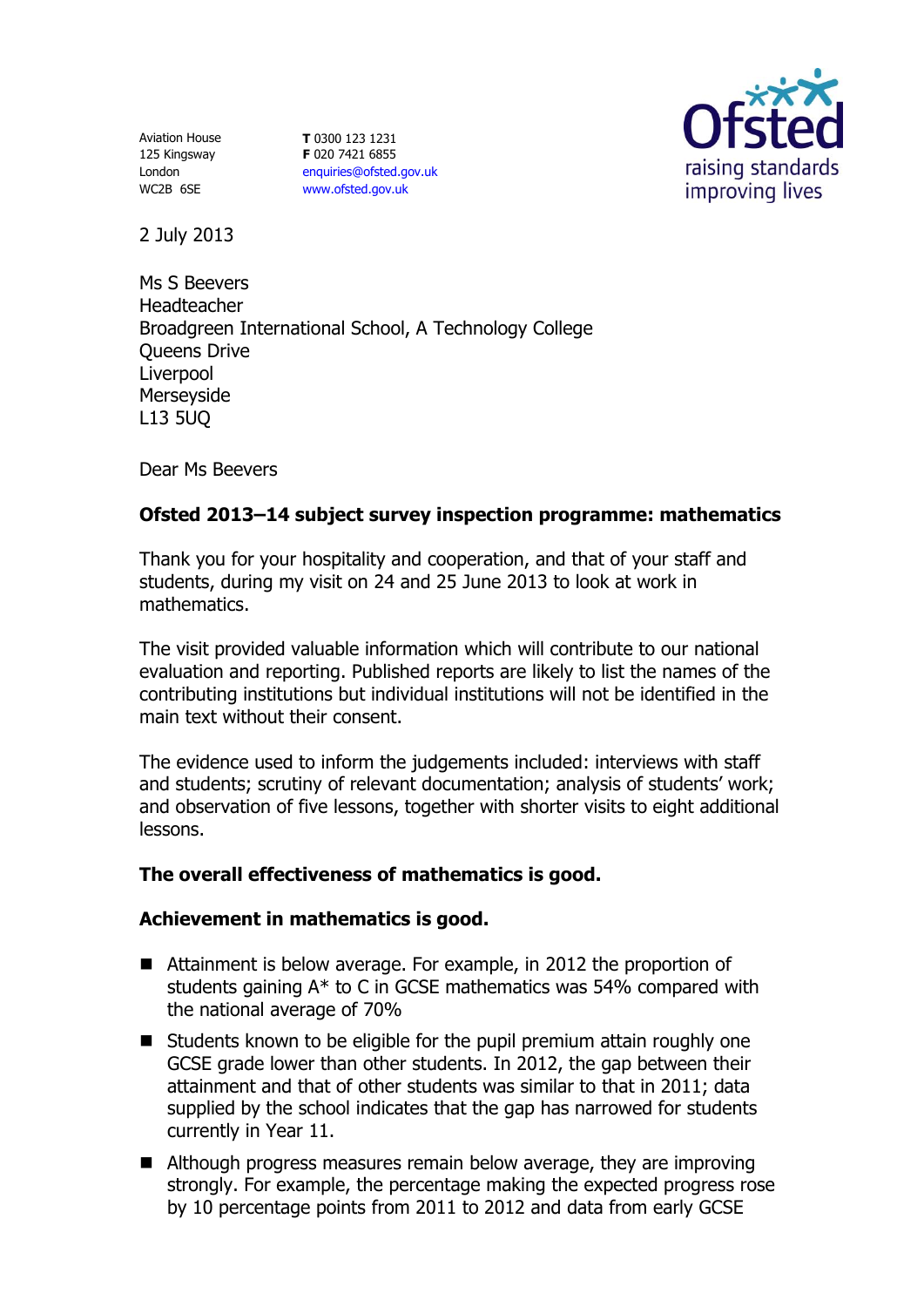entries and other inspection evidence show that improvements are secure and being built upon.

- $\blacksquare$  The progress of the most able students is stronger than that of other groups and matches national norms. Recent results show boys making better progress than girls.
- $\blacksquare$  In the sixth form, most students studying mathematics as part of the International Baccalaureate meet their targets. Students studying for a GCSE qualification achieve well.
- Students generally have positive attitudes to mathematics. They respond well to the tasks set and work well with others, such as when taking part in paired activities. They have a good sense of number but lack confidence when working algebraically. Able students take time to consider their response to problems and are developing independence; some less-able students persevere when faced with difficulties but others give up easily.

## **Teaching in mathematics is good.**

- Teachers give an appropriate emphasis to developing students' conceptual understanding, as well as their fluency with techniques. They make good use of resources, including sorting and matching activities, to generate discussion and promote effective learning.
- In lessons, teachers make regular reference to the level or grade of the work being covered and this helps students to understand how well they are doing. Where possible, teachers take opportunities to give examples of the usefulness of mathematics. They are beginning to give more emphasis to developing students' problem-solving skills.
- Teachers plan lessons that include a variety of activities; some lessons include work at different levels of ability so that students face work that includes a suitable degree of challenge.
- Some teaching gives too much time for students to work on routine examples and, as a result, they do not get the chance to tackle more demanding questions or solve problems.

### **The curriculum in mathematics is good.**

- The curriculum is appropriate for students' needs. All students study GCSE mathematics and almost all attain a grade A\* to G. Students in the top set in Year 11 study additionally for GCSE statistics.
- In the sixth form, all students study mathematics at some level as part of their studies for the International Baccalaureate. Those wishing to improve their GCSE grade benefit from timetabled sessions.
- The schemes of work for Key Stage 4 and for the sixth form follow closely the awarding body's specifications. In Key Stage 3, the scheme is under review, with a much-revised scheme planned for use from next September. Although electronic links to teaching materials are not currently available, the revised scheme, developed in collaboration with other local schools, will provide links to recommended materials.